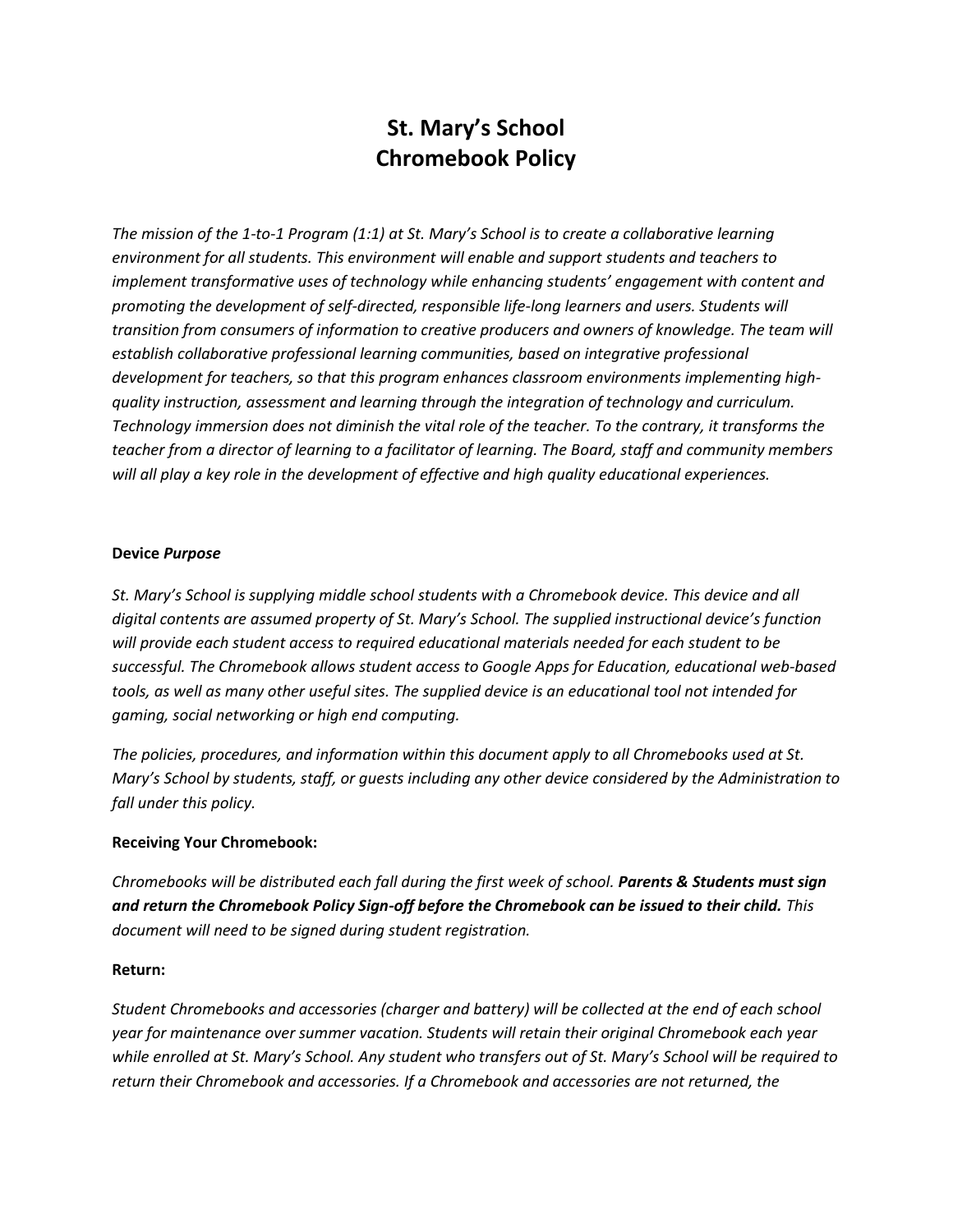*parent/guardian will be held responsible for the replacement cost of the device and, in addition, student's records will not be released until payment is received.*

# **Taking Care of Your Chromebook:**

*Students are responsible for the general care of the Chromebook which they have been issued by the school. Chromebooks that are broken or fail to work properly must be taken to the Technology Coordinator's Dept. If a loaner Chromebook is needed, one will be issued to the student until their Chromebook can be repaired or replaced.*

## **General Precautions:**

*○ No food or drink is allowed next to your Chromebook while it is in use.* 

*○ Cords, cables, and removable storage devices must be inserted carefully into the Chromebook.* 

*○ Students should never carry their Chromebook while the screen is open unless directed to do so by a teacher.* 

*○ Chromebooks should be shut down when not in use to conserve battery life.* 

*○ Chromebooks should never be shoved into a locker or wedged into a book bag as this may break the screen.* 

*○ Do not expose your Chromebook to extreme temperature or direct sunlight for extended periods of time. Extreme heat or cold may cause damage to the Chromebook.* 

## **Carrying the Chromebook:**

*Carrying the Chromebook in a padded backpack or padded bookbag is acceptable provided the backpack or bookbag is handled with care. For example, you shouldn't toss the bag or drop the bag if your Chromebook is inside. Protective padded cases are provided and must be used at all times.*

## **Screen Care:**

*The Chromebook screen can be damaged if subjected to rough treatment. The screens are particularly sensitive to damage from excessive pressure on the screen.* 

- *Do not lean on top of the Chromebook.*
- *○ Do not place anything near the Chromebook that could put pressure on the screen.*
- *○ Do not place anything in the carrying case that will press against the cover.*
- *○ Do not poke the screen.*
- *○ Do not place anything on the keyboard before closing the lid (e.g. pens, pencils, notebooks).*

*○ Clean the screen with a soft, dry anti-static, or micro-fiber cloth. Do not use window cleaner or any type of liquid or water on the Chromebook. You can also purchase individually packaged pre-moistened eyeglass lens cleaning tissues to clean the screen. These are very convenient and relatively inexpensive.*

## **Using Your Chromebook At School:**

*The Chromebook is intended for use at school each and every day. In addition to teacher expectations for Chromebook use, school messages, announcements, calendars, academic handbooks, student handbooks and schedules will be accessed using the Chromebook. Students must be responsible for bringing their Chromebook to all classes, unless specifically advised not to do so by their teacher.*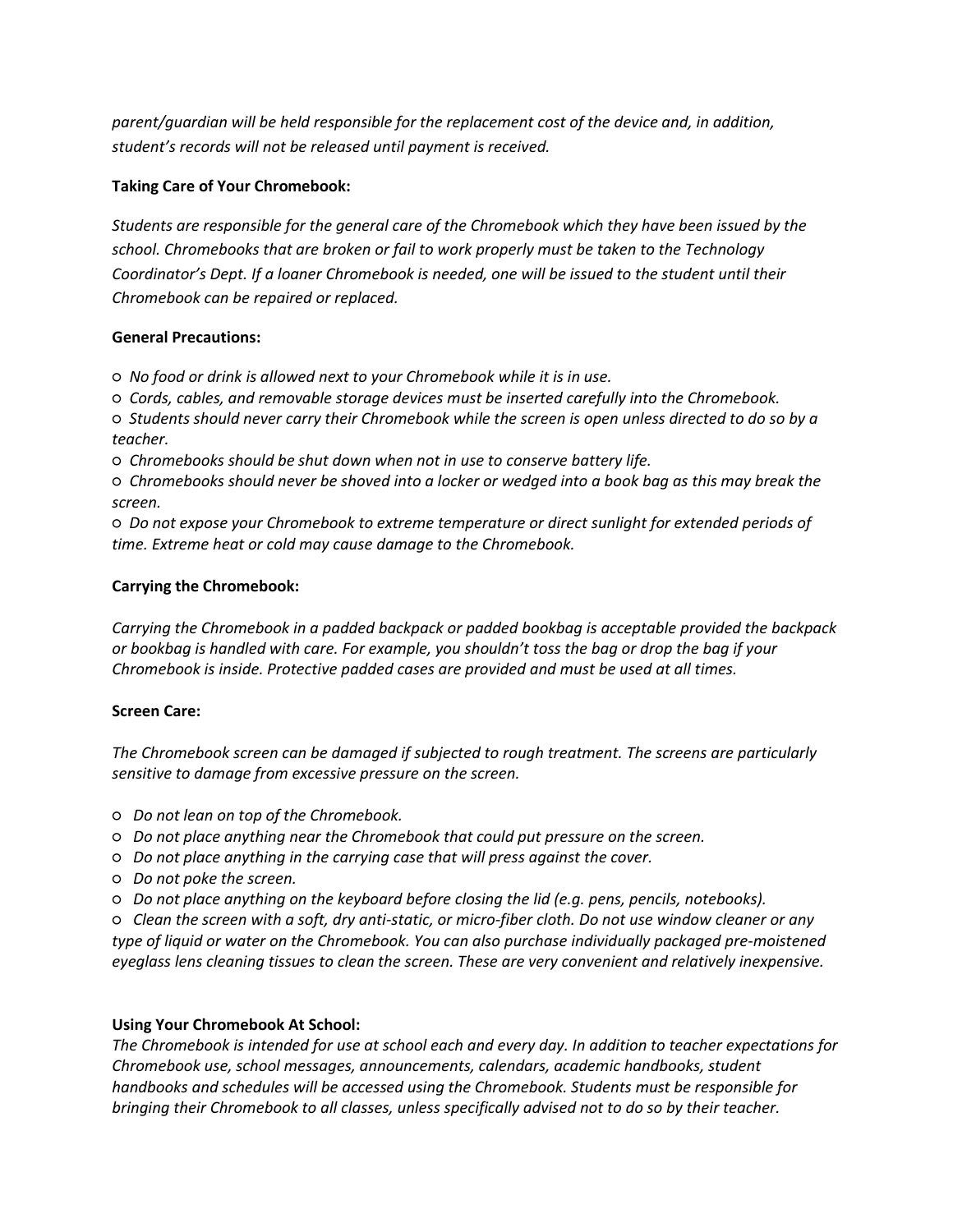#### **At Home:**

*When students are required to take their Chromebook home throughout the school year, Chromebooks must be brought back to school in a fully charged condition. Students need to charge their Chromebooks each evening. If students leave their Chromebook at home, they must immediately phone parents to bring the Chromebook to school. Repeat violations of this policy will result in referral to administration and possible disciplinary action.*

#### **Sound:**

*Sound must be muted at all times unless permission is obtained from the teacher for instructional purposes. It is recommended that student bring personal headset or 'ear-buds' for any audio projects they work on.* 

#### **Printing:**

*At School: Printing functionality will be available on a limited basis at school and subject to classroom requirements. Teaching strategies will facilitate digital copies of homework. At Home: The Chromebook will not support a physical printer connection.*

## **Managing Your Files and Saving Your Work:**

*Students may save documents to their Google Drive, or they may save to an external memory device such as a miniSD card or USB flash drive. Saving to Google Drive will make the file accessible from any computer with internet access. Students using Google Drive to work on their documents will not need to save their work, as Drive will save each keystroke as the work is being completed. It will be the responsibility of the student to maintain the integrity of their files and keep proper backups.*

#### **Personalizing the Chromebook:**

*Chromebooks must remain free of any writing, drawing, or stickers. An unaltered identification label with the student's name is the only acceptable exception in the Chromebook case. Spot checks for compliance will be done by administration at any time. Students may add appropriate music, photos, and videos to their Chromebook. Personalized media are subject to inspection and must follow the St. Mary's School acceptable use policy.*

# **Software on Chromebooks:**

## *Originally Installed Software:*

*Chromebook software is delivered via the Chrome Web Store. These are web-based applications that do not require installation space on a hard drive. Some applications, such as Google Drive, are available for offline use. The software originally installed on the Chromebook must remain on the Chromebook in usable condition and easily accessible at all times. All Chromebooks are supplied with the latest build of Google Chrome Operating System (OS), and many other applications useful in an educational environment. The Chrome OS will automatically install updates when the computer is shutdown and restarted. From time to time the school may add software applications for use in a particular course. This process will be automatic with virtually no impact on students. Applications that are no longer needed will automatically be removed by the school as well.*

#### **Virus Protection:**

*Virus protection is unnecessary on the Chromebook due to the unique nature of its design.*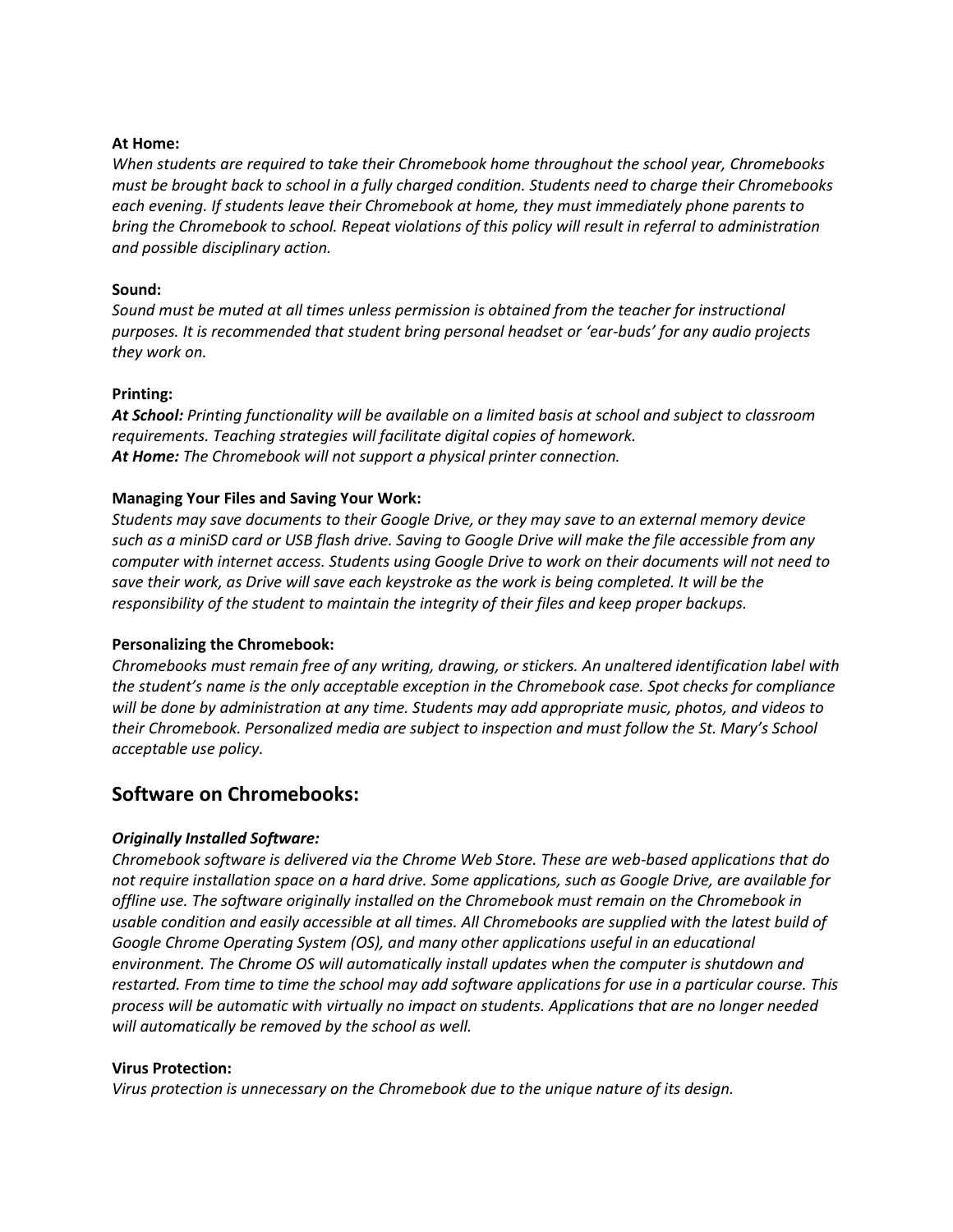## **Additional Software:**

*Students are unable to install additional software on their Chromebook other than what has been approved by St. Mary's School.*

#### **Inspection:**

*Students may be selected at random to provide their Chromebook for inspection. The purpose for inspection will be to check for proper care and maintenance as well as ensuring that no inappropriate material is being carried into the school.*

## **Procedure for Restoring the Chrome OS:**

*If technical difficulties occur, I.T. support staff, (on a case by case basis) will use the "15-minute" rule. If the problem cannot be fixed in 15 minutes, the Chromebook will be restored to factory defaults. In a 1:1 environment it is impossible for support staff to maintain a working environment for all if too much time is spent fixing every glitch that may arise. Restoring the Chrome OS will restore the device to the state in which the user originally received it. All student created files stored on an external miniSD card, USB flash drive, or Google Drive will be intact after the operating system is restored. All files saved on the chromebook that have been synced to Google Drive will be intact. However, all other data (music, photos, documents) stored on internal memory that has NOT been synced will not be restored unless the student requests that an attempt be made to salvage it.*

## **Protecting & Storing Your Chromebook:**

#### **Chromebook Identification:**

*Chromebooks will be labeled in the manner specified by the school. Chromebooks can be identified in the following ways:*

- *Record of serial number and an asset tag that St. Mary's School assigns to it.*
- *Individual's Google Account username Under no circumstances are students to modify, remove, or destroy identification labels.*

## **Storing Chromebooks at Extra-Curricular Events:**

*Students are responsible for securely storing their Chromebook during extra-curricular events.*

## **Chromebooks Left in Unsupervised / Unsecured Areas**:

*Under no circumstance should a Chromebook be stored in unsupervised areas. Unsupervised areas include the school grounds and campus, the main hall, classrooms, library, hallways, bathrooms, bus, in a car, or any other entity that is not securely locked or in which there is not supervision. Unsupervised Chromebooks will be confiscated by staff and taken to the I.T. Technology Dept. Disciplinary action will be taken for leaving a Chromebook in an unsupervised location.*

## **Repairing or Replacing Your Chromebook:**

#### **Chromebooks Undergoing Repair:**

*● Loaner Chromebooks may be issued to students when they leave their Chromebook for repair with the I.T. Technology Dept.* 

*● If repair is needed due to malicious damage, the school may refuse to provide a loaner Chromebook.*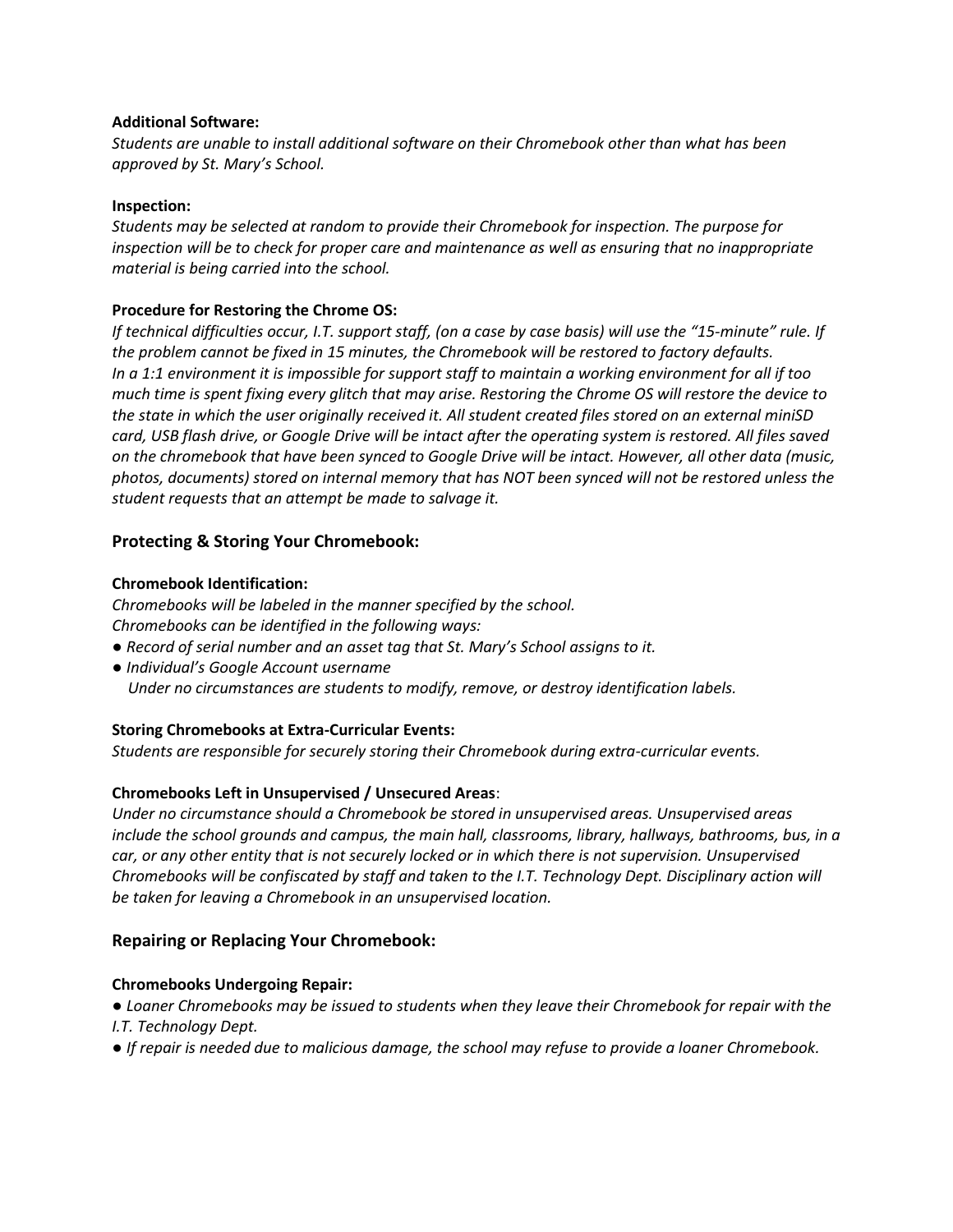*● Repaired Chromebooks will end up with the original factory image as first received. It is important that students keep their school data synced to cloud drives so documents and class projects will not be lost. Personal information that cannot be replaced should be kept at home on an external storage device. ● Students and parents will be charged for Chromebook damage that is a result of misuse or abusive handling. Parents will be billed for OEM parts and labor.*

*If a Chromebook becomes defective (at no fault of the student, St. Mary's School will replace the Chromebook at no charge with a refurbished Chromebook of the same age or newer.*

# *Parents/Students will be charged for full replacement cost of a device that has been damaged due to intentional misuse or abuse.*

# **Lost, Stolen or Intentionally Damaged Device and Accessories:**

*A Chromebook or any of it's accessories that are lost (whereabouts unknown) or intentionally damaged is the responsibility of the student and parent involved in the loss of property. The replacement costs are listed below. The user will not be given another device or accessory to use until the replacement cost of the lost/damaged device or accessory is paid to the school.* 

- *Replacement of the Chromebook - \$220*
- *Case - \$30*
- *AC Adapter & power cord - \$30*

*Failure of the parent, legal guardian or student over the age of 18 to pay any fees from an intentionally damaged, lost or stolen Chromebook may be turned over to a collection agency.*

## **Chromebook Technical Support:**

*The in house I.T. Technology Dept. will be the first point of contact for the repair of the Chromebooks.*

*Services provided by the in house I.T. Technology Dept. include:*

- *Password Identification and reset*
- *User account support*
- *Coordination of repair*
- *Distribution of loaner Chromebooks*
- *Hardware maintenance and repair*
- *Operating System or software configuration support*
- *Restoring Chromebook to factory default*
- *System software updates*